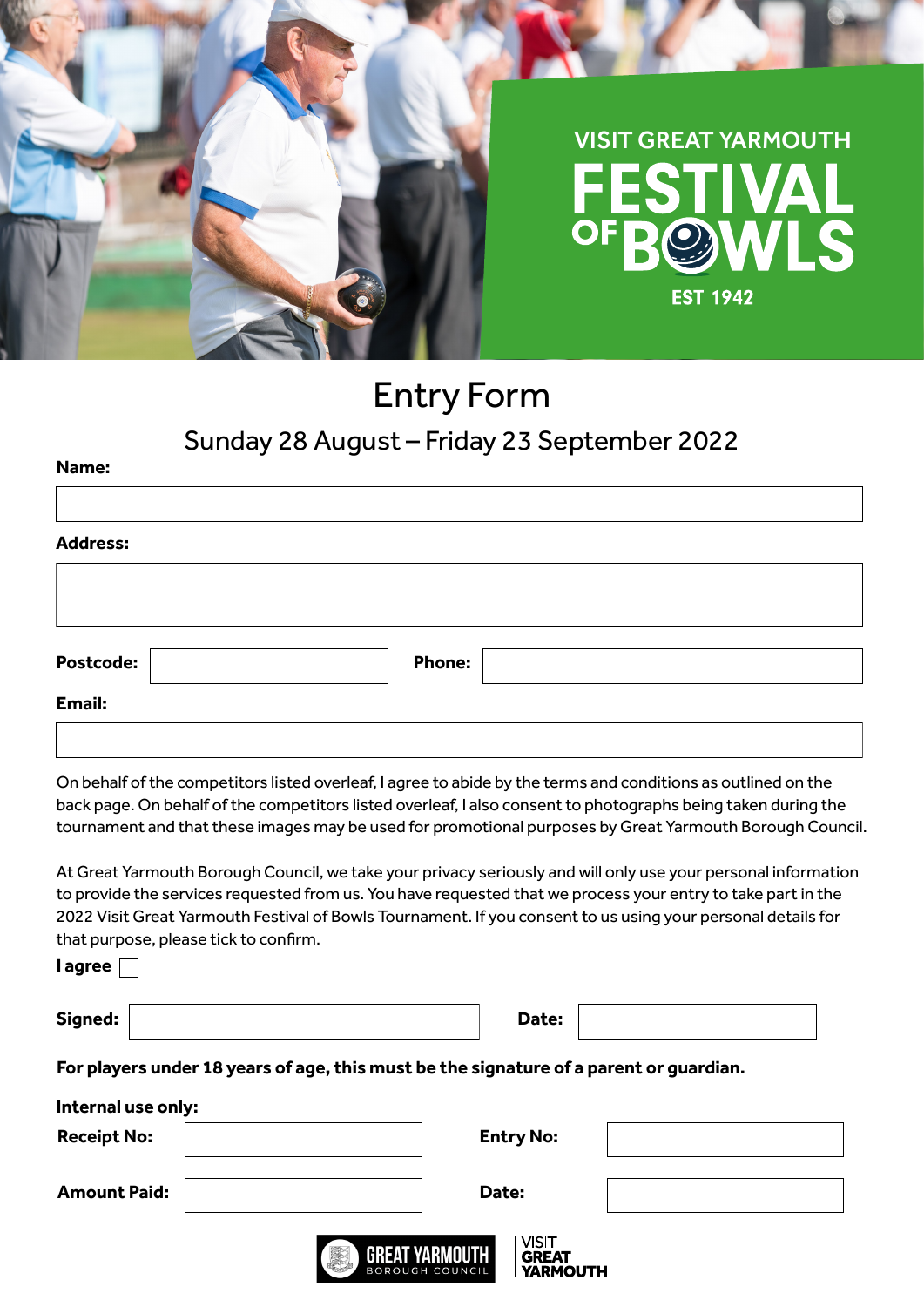## Competitor Details

#### Men's Singles

| Name | <b>Club (Mandatory Field)</b> | Fee   |
|------|-------------------------------|-------|
|      |                               | £6.00 |
|      |                               |       |
|      |                               | £6.00 |
|      |                               | £6.00 |
|      |                               | £6.00 |

#### Men's Pairs

| Name | Club (Mandatory Field) | Fee    |
|------|------------------------|--------|
|      |                        | £12.00 |
|      |                        |        |
|      |                        |        |
|      |                        |        |

| Name | Club (Mandatory Field) | Fee    |
|------|------------------------|--------|
|      |                        | E12.00 |
|      |                        |        |
|      |                        |        |
|      |                        |        |

## Men's Triples

| Name | Club (Mandatory Field) | Fee    |
|------|------------------------|--------|
|      |                        | £18.00 |
|      |                        |        |
|      |                        |        |
|      |                        |        |
|      |                        |        |
|      |                        |        |

#### Men's Fours

| Name | Club (Mandatory Field) | Fee    |
|------|------------------------|--------|
|      |                        | £24.00 |
|      |                        |        |
|      |                        |        |
|      |                        |        |
|      |                        |        |
|      |                        |        |
|      |                        |        |
|      |                        |        |

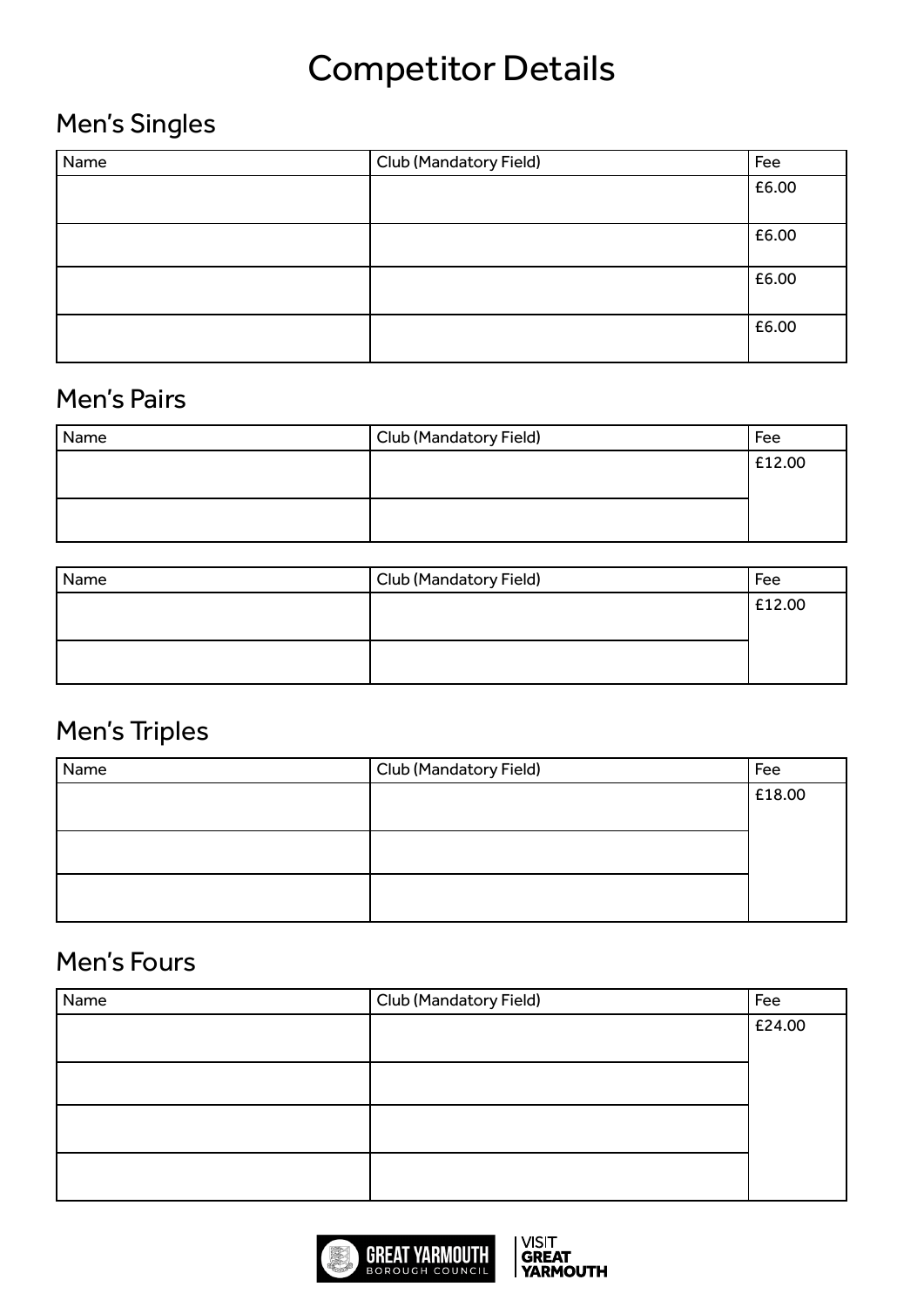## Ladie's Singles

| Name | Club (Mandatory Field) | Fee   |
|------|------------------------|-------|
|      |                        | £6.00 |
|      |                        | £6.00 |

#### Ladies's Pairs

| Name | Club (Mandatory Field) | Fee    |
|------|------------------------|--------|
|      |                        | £12.00 |
|      |                        |        |
|      |                        |        |
|      |                        |        |

## Ladie's Triples

| Name | Club (Mandatory Field) | Fee    |
|------|------------------------|--------|
|      |                        | £18.00 |
|      |                        |        |
|      |                        |        |
|      |                        |        |
|      |                        |        |
|      |                        |        |

#### Mixed Pairs

| Name | Club (Mandatory Field) | Fee    |
|------|------------------------|--------|
|      |                        | £12.00 |
|      |                        |        |
|      |                        |        |
|      |                        |        |

#### Mixed Triples

| Name | Club (Mandatory Field) | Fee    |
|------|------------------------|--------|
|      |                        | £18.00 |
|      |                        |        |
|      |                        |        |
|      |                        |        |
|      |                        |        |
|      |                        |        |

## Over 60's Open Singles

| Name | Club (Mandatory Field) | Fee   |
|------|------------------------|-------|
|      |                        | £6.00 |
|      |                        | £6.00 |

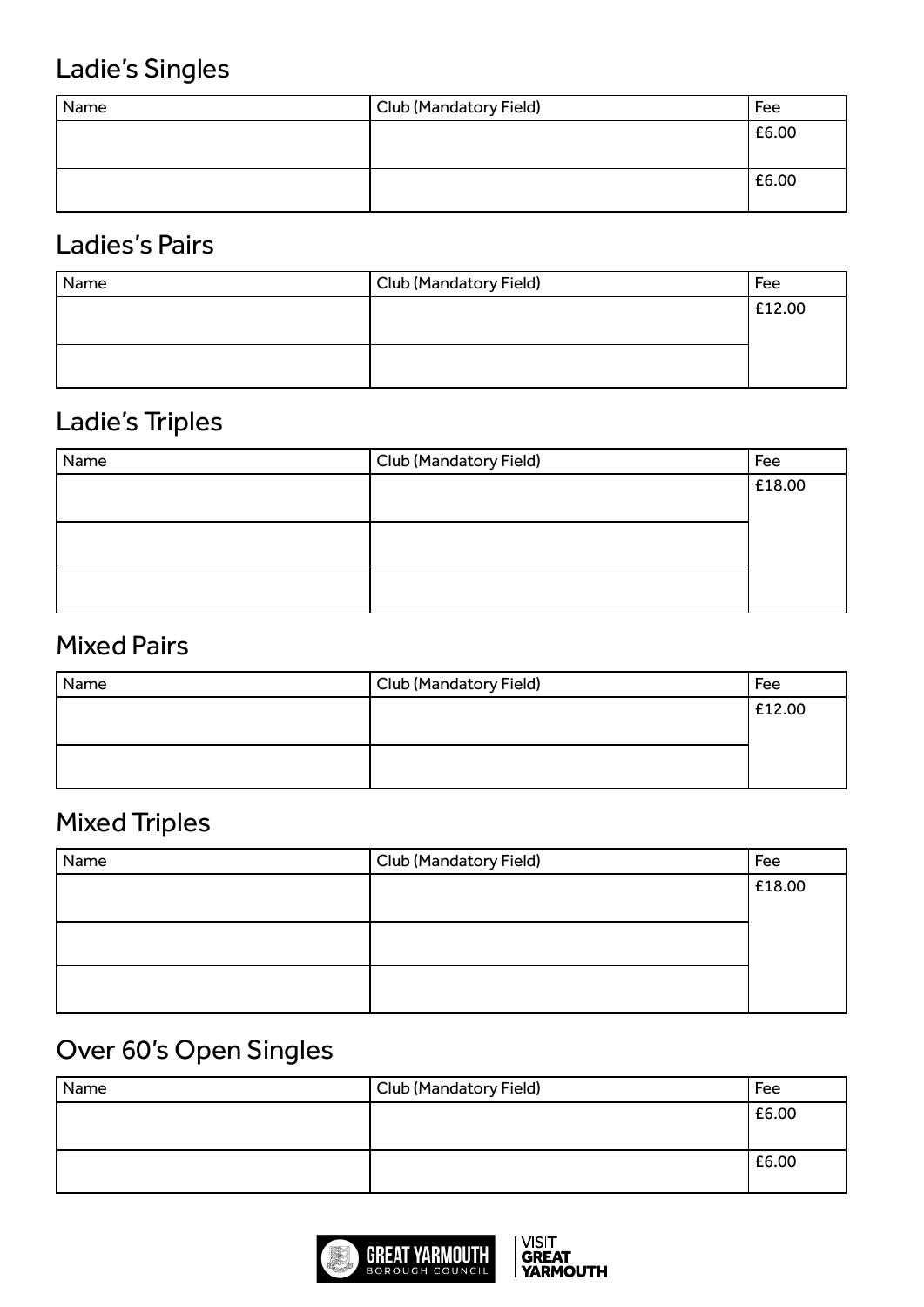#### Over 60's Open Pairs

| Name | Club (Mandatory Field) | Fee    |
|------|------------------------|--------|
|      |                        | £12.00 |
|      |                        |        |
|      |                        |        |
|      |                        |        |

#### Under 25's Singles

| Name | Club (Mandatory Field) | Fee   |
|------|------------------------|-------|
|      |                        | £6.00 |
|      |                        | £6.00 |

## Totals - please make cheques payable to GYBC

| Total amount due for competitions entered:       | Total |  |
|--------------------------------------------------|-------|--|
| Number of Festival of Bowls programmes @ £1 each | Total |  |
| <b>GRAND TOTAL</b>                               |       |  |

#### **2022 COMPETITION DATES**

Men's Singles: 7 -9 September; Men's Pairs: 31 August – 2 September; Men's Triples: 4 - 6 September; Men's Fours: 28 - 30 August; Ladies Singles: 28 - 30 August; Ladies' Pairs: 4 - 6 September; Ladies' Triples: 7 - 9 September; Mixed Pairs: 11 - 13 September; Mixed Triples: 14 - 16 September; Over 60's Open Singles: 18 -20 September; Over 60's Open Pairs: 21 - 23 September; Under 25's Open Singles: 3 & 10 September.

#### **Great Yarmouth - Festival of Bowls 2022**

Please complete the entry form and return together with the full remittance to:

Great Yarmouth Borough Council: Marketing, Engagement & Events Department, Town Hall, Hall Plain, Great Yarmouth, Norfolk, NR30 2QF

- Please make cheques payable to "Great Yarmouth Borough Council".
- All entrants agree to abide by the conditions of the tournament and accept the decision of the committee as final.

#### **General Terms and Conditions 2022**

1. Entry fees will not be refunded to players withdrawing from the tournament.

2. All entries must be received by 30 June, entries received after this date cannot be guaranteed a place within the Tournament. Name and address details of entrants will be retained until December 31st 2022 after which time it will be confidentially destroyed.

3. Dress for all games up to semi-finals will be white tops and grey trousers for men and grey trousers or skirts for the ladies. Club & County shirts can be worn but all members of team must be the same. (Football shirts not allowed)

4. All competition winners will be paid by BACs transfer and must provide bank details on completion of finals